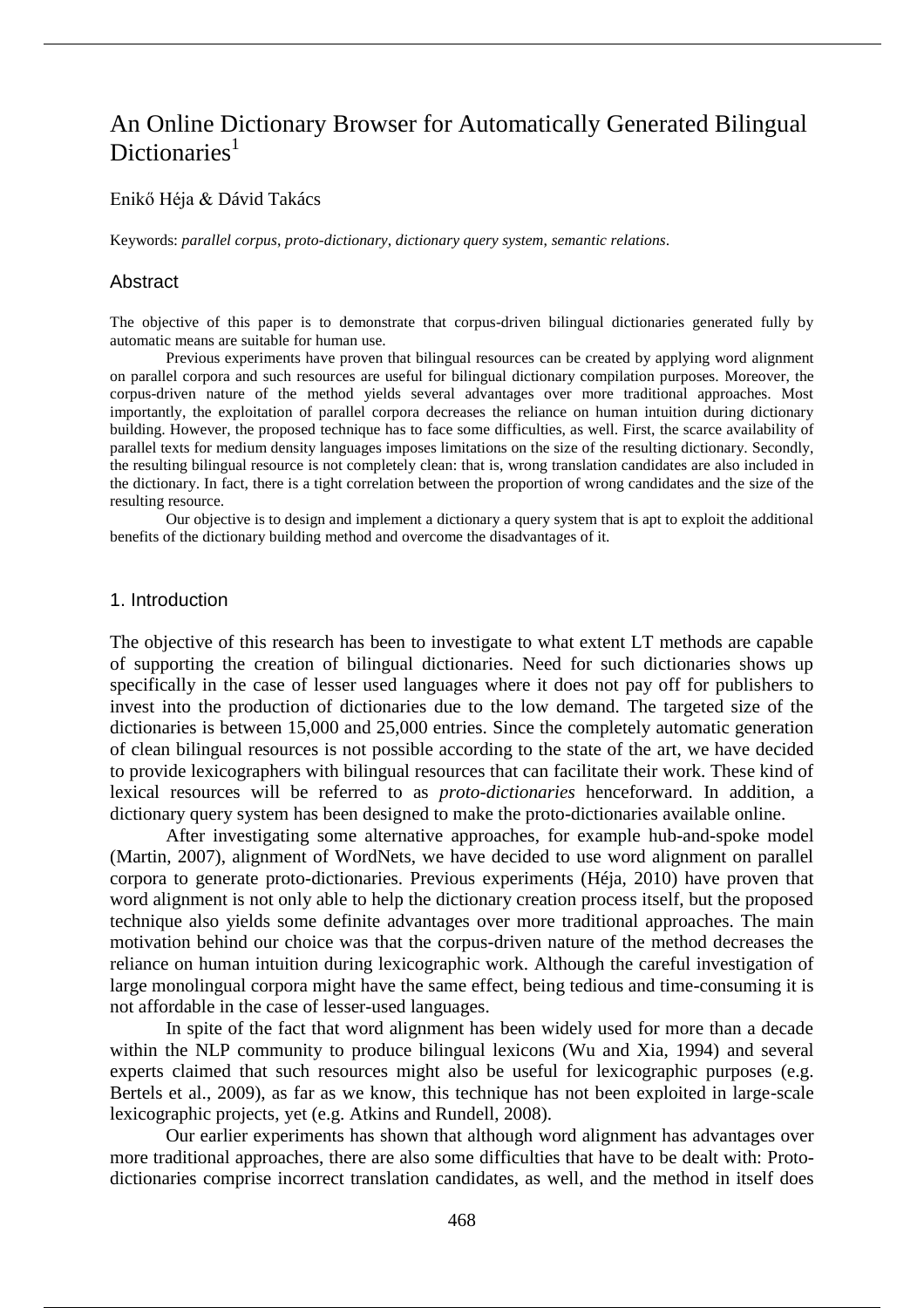not handle multi-word expressions. In fact, in a given parallel corpus the number of incorrect translation candidates strongly depends on the size of the proto-dictionary, as there is a tradeoff between precision and recall.

Accordingly, our recent objective is to design and implement a dictionary query system that is apt to exploit the additional benefits of the method and overcome the disadvantages of it. According to our expectations such a system renders the protodictionaries helpful for not only lexicographers, but also for ordinary dictionary users.

The proto-dictionaries are available at: http://efnilex.efnil.org

# 2. Generating proto-dictionaries

## 2.1. *Input data*

Since the amount of available parallel data is crucial for this approach, in the first phase of the project we have experimented with two different language pairs. The Dutch-French language pair represents well-resourced languages while the Hungarian-Lithuanian language pair represents medium density languages. As for the former, we have exploited the French-Dutch parallel corpus, which forms subpart of the Dutch Parallel Corpus (Macken et al., 2007). It consists of 3,606,000 French tokens, 3,215,000 Dutch tokens and 186,945 translation units. The size of the parallel corpora is given in terms of translation units instead of in terms of sentence pairs, since many-to-many alignment among source and target sentences was allowed (TUs). As for Hungarian and Lithuanian we have built a parallel corpus comprising 4,189,000 Hungarian and 3,544,000 Lithuanian tokens and 262,423 TUs.

Because our original intention is to compile dictionaries covering the every-day language we have decided to focus on literature while collecting the texts. However, due to the scarce availability of parallel texts we made some concessions that might be questionable from a translation point of view. First, we did not confine ourselves purely to the literary domain: Philosophical works were also included. Secondly, instead of focusing on direct translations between Lithuanian and Hungarian we have relied mainly on translations from a third language. Thirdly, we have treated every parallel text alike, regardless of the direction of the translation, although the DPC contains that information.

# 2.2. *The generation process*

As already has been mentioned in the introduction, word alignment in itself deals only with one-token units. A detailed description of the generation process of such proto-dictionaries has been given in previous papers (e. g. Héja, 2010). In the present paper we confine ourselves to a schematic overview. In the first step the lemmatized versions of each input text have been created by means of morphological analysis and disambiguation. The analysis of the Lithuanian texts was performed by the Lithuanian Centre of Computational Linguistics (Zinkevičius et al., 2005). The Hungarian texts were annotated with the tool-chain of the Research Institute for Linguistics, HAS (Oravecz and Dienes, 2002).

In the second step parallel corpora have been created. We used Hunalign (Varga et al., 2005) for sentence alignment.

In the next step word alignment has been performed with GIZA++ (Och and Ney, 2003). During word alignment GIZA++ builds a dictionary-file that stores translation candidates, that is, source and target language lemmata along with their translation probabilities. Translational probability is the estimation of the conditional probability of the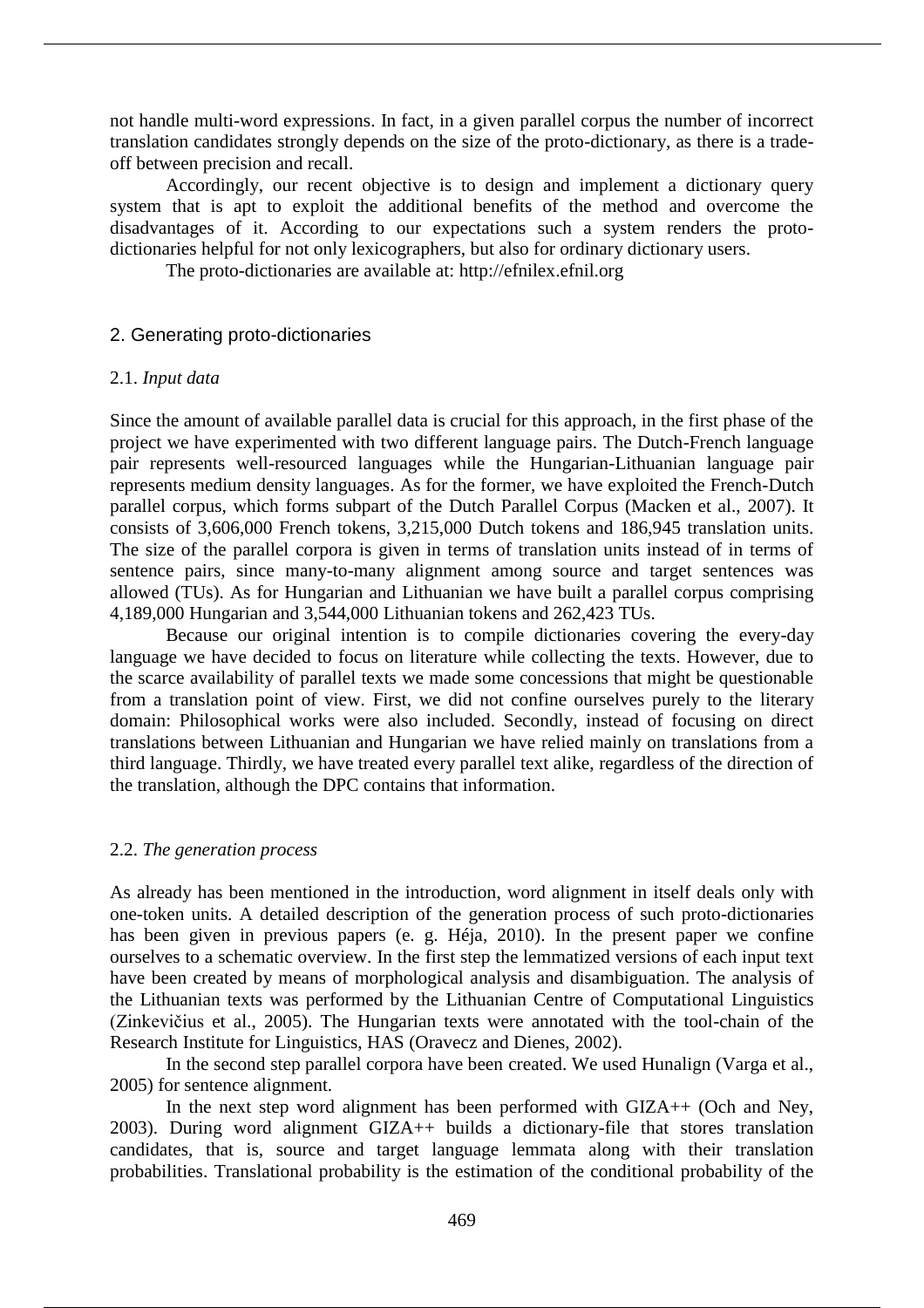target word given the source word:  $p(L_t|L_s)$ . We used this dictionary file as the starting point to create the proto-dictionaries.

In the fourth step the proto-dictionaries have been created. Only the most likely translation candidates were kept on the basis of some suitable heuristics, which has been developed while evaluating the results manually.

Finally, the relevant example sentences were provided in a concordance to give hints on the use of the translation candidates.

#### 2.3. *Trade-off between precision and recall*

At this stage of the workflow some suitable heuristics need to be introduced to find the best translation candidates without the loss of too many correct pairs. Therefore, several evaluations were carried out.

It is important to note that throughout the manual evaluation we have focused on lexicographically useful translation candidates instead of perfect translations. The reason behind this is twofold. First, translation synonymy is rare in general language (e.g. Atkins and Rundell, 2008: 467), thus other semantic relations, such as hyponymy or hyperonymy, were also considered. Secondly, since the word alignment method does not handle MWEs in itself, partial matching between SL and TL translation candidates occurs frequently. In either case, provided example sentences make possible to find the right translation.

We considered three parameters when searching for the best translations: The translational probability, the source language lemma frequency and the target language lemma frequency  $(p<sub>tr</sub>, F<sub>s</sub>$  and  $F<sub>t</sub>$ , respectively).

The lemma frequency had to be taken into account for at least two reasons.

(1) A minimal amount of data was necessary for the word alignment algorithm to be able to estimate the translational probability. (2) In the case of rarely used TL lemmas the alignment algorithm might assign high translational probabilities to incorrect lemma pairs if the source lemma occurs frequently in the corpus and both members of the lemma pair recurrently show up in aligned units.

Results of the first evaluation showed that translation pairs with relatively low frequency and with a relatively high translational probability yielded cc. 85% lexicographically useful translation pairs. Although the precision was rather convincing, it has also turned out that the size of the resulting proto-dictionaries might be a serious bottleneck of the method (Héja, 2010). Whereas the targeted size of the dictionaries is between 15,000 and 25,000 entries, the proto-dictionaries comprised only 5,521 Hungarian-Lithuanian and 7,007 French-Dutch translation candidates with the predefined parameters. Accordingly, the coverage of the proto-dictionaries should be augmented.

According to our hypothesis in the case of more frequent source lemmata even lower values of translational probability might yield the same result in terms of precision as in the case of lower frequency source lemmata. Hence, different evaluation domains need to be determined as a function of source lemma frequency. That is: (1) The refinement of the parameters yields approximately the same proportion of correct translation candidates as the basic parameter setting, (2) The refinement of the parameters ensures a greater coverage.

Detailed evaluation of the French-Dutch translation candidates confirmed the first part of our hypothesis. We have chosen a parameter setting in accordance with (1) (see Table 1). 6934 French-Dutch translation candidates met the given conditions. 10 % of the relevant pairs were manually evaluated.

The results are presented in Table 1. '*OK*' denotes the lexicographically useful translation candidates. For instance, the first evaluation range  $(1<sup>st</sup> row of Table 1)$  comprised translation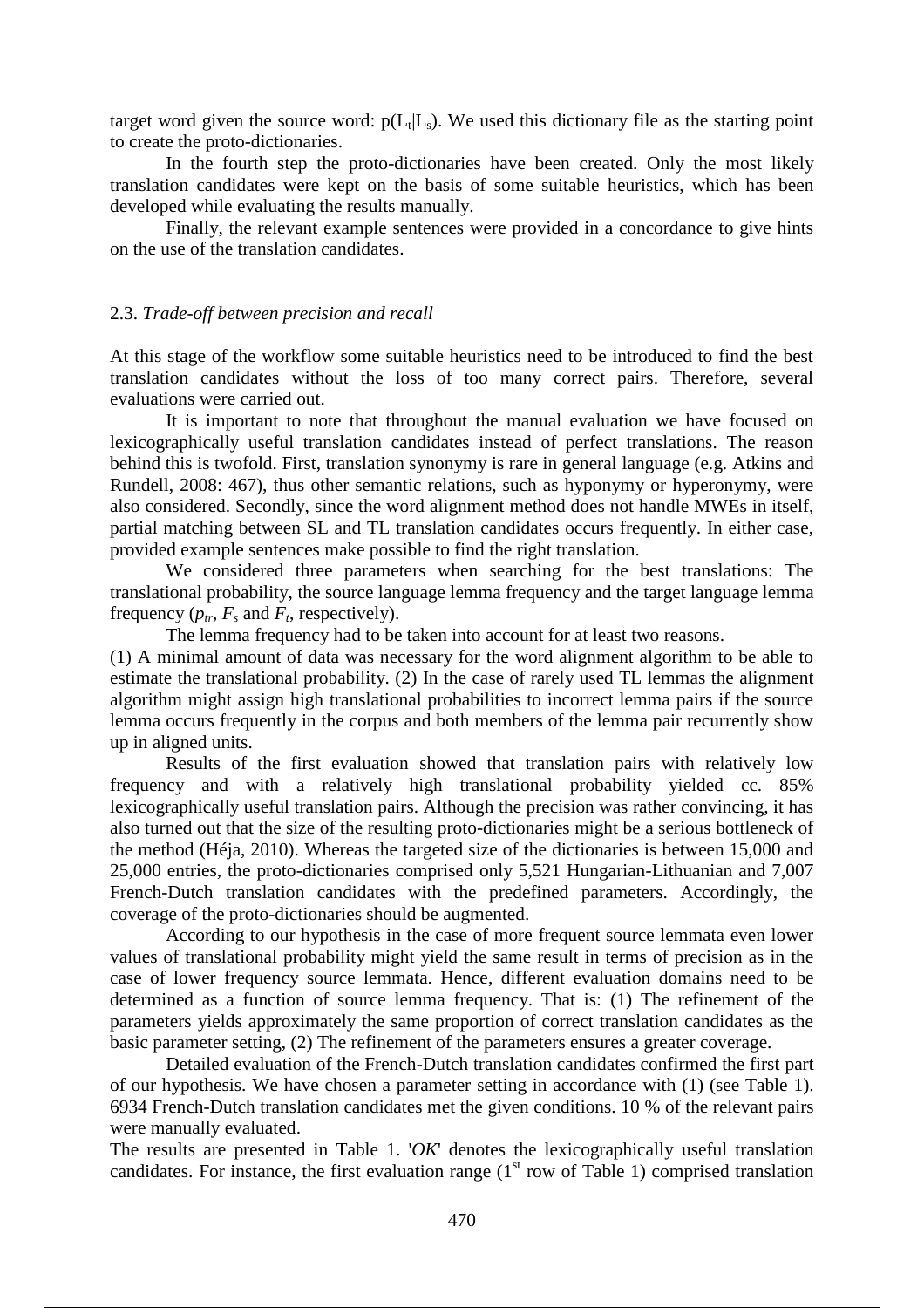candidates where the source lemma occurs at least 10 times and at most 20 times in the parallel corpus. With these parameters only those pairs were considered where the translation probability was at least 0.4. As the 1<sup>st</sup> and  $2<sup>nd</sup>$  rows of Table 1 show, using different  $p<sub>tr</sub>$  values as cut-off parameters give similar results 87%), if the two source lemma frequencies also differ.

| $F_{s}$                | $p_{tr}$              | OK  |
|------------------------|-----------------------|-----|
| $10 \leq LF \leq 20$   | $p \geq 0.4$          | 83% |
| $100 \leq LF \leq 200$ | $p \ge 0.06$   87\%   |     |
| $500 \leq LF$          | $p \geq 0.02$   87.5% |     |

**Table 1.** Evaluation results of the refined French-Dutch proto-dictionary.

Manual evaluation of the Hungarian-Lithuanian translation candidates yielded the same result. We have used this proto-dictionary to confirm the  $2<sup>nd</sup>$  part of our hypothesis, that is, the refinement of these parameters may increase the size of the proto-dictionary. Table 2 presents the results. *'Expected'* refers to the expected number of correct translation candidates, estimated on the basis of the evaluation sample. 800 translation candidates were evaluated altogether, 200 from each evaluation domain.

As Table 2 shows, it is possible to increase the size of the dictionary through refining the parameters: with fine-tuned parameters the estimated number of useful translation candidates was 13,605 instead of 5,521.

| $F_s$              | $p_{tr}$ | OK   | Expected |
|--------------------|----------|------|----------|
| $5 \leq LF < 30$   | p > 0.3  | 64\% | 4,296    |
| $30 \leq LF < 90$  | p > 0.1  | 80%  | 4,144    |
| $90 \leq LF < 300$ | p > 0.07 | 89%  | 3,026    |
| $300 \leq LF$      | p > 0.04 | 79%  | 2,139    |
|                    |          |      | 13,605   |

**Table 2.** Evaluation results of the refined Hungarian-Lithuanian proto-dictionary.

However, we should keep in mind when searching for the optimal values for these parameters that while we aim at including as many translation candidates as possible, we also expect the generated resource to be as clean as possible. That is, in the case of protodictionaries there is a trade-off between precision and recall: the size of the resulting protodictionaries can be increased only at the cost of more incorrect translation candidates.

This leads us to the question of what parameter settings are useful for what usage scenarios? We think that the proto-dictionaries generated by this method with various settings match well different user needs. For instance, when the settings are strict so that the minimal frequencies and probabilities are set high, the dictionary will contain less translation pairs, resulting in high precision and relatively low coverage, with only the most frequently used words and their most frequent translations. Such a dictionary is especially useful for a novice language learner.

Professional translators are able to judge whether a translation is correct or not. They might be rather interested in special uses of words, lexicographically useful but not perfect translation candidates, and more subtle cross-language semantic relations, while at the same time, looking at the concordance provided along with the translation pairs, they can easily catch wrong translations which are the side-effects of the method. This kind of work may be supported by a proto-dictionary with increased recall even at the cost of a lower precision.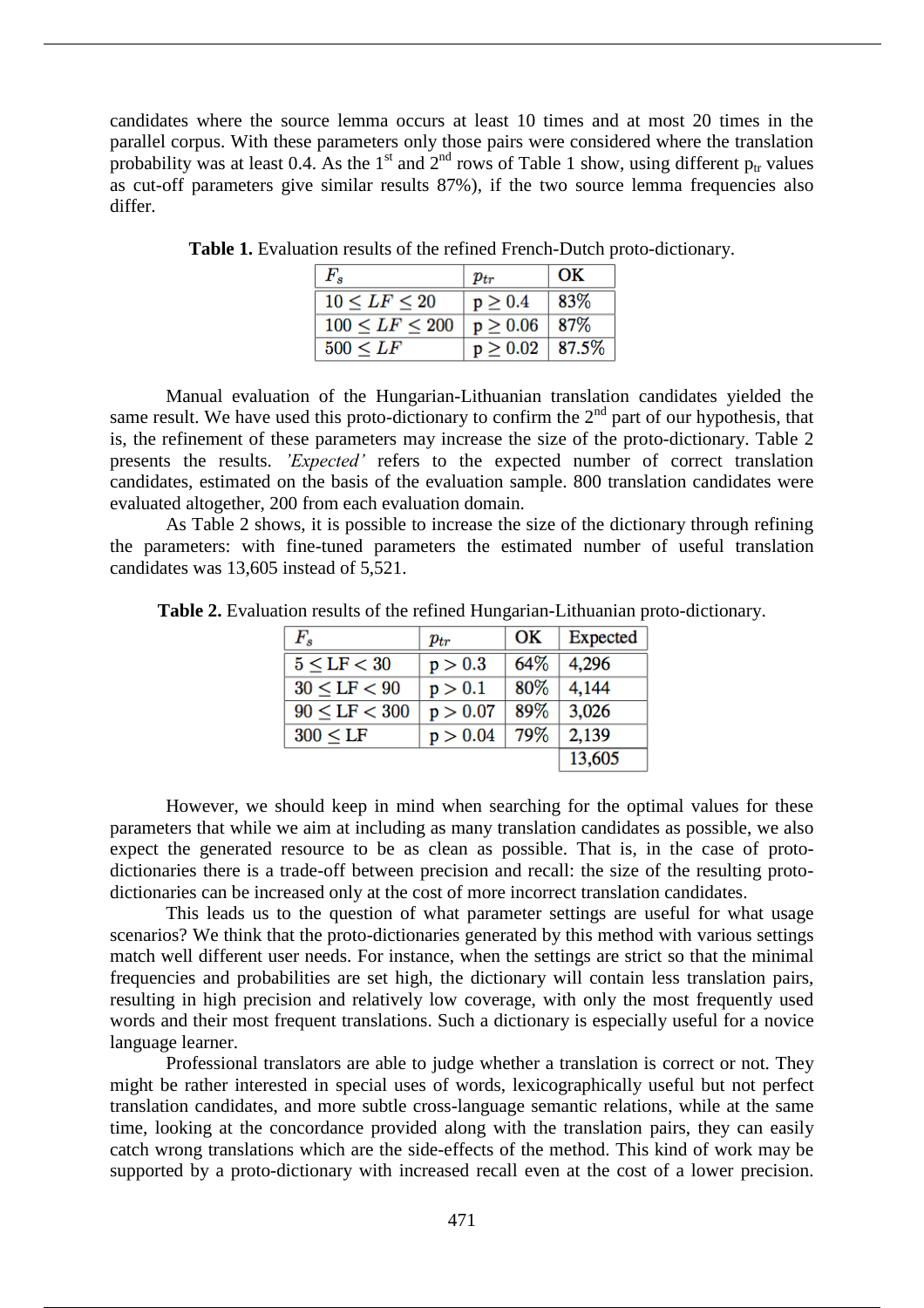Thus, the Dictionary Query System described in Section 5 in more detail, should be customizable: It should be able to support various user needs.

However, user satisfaction has to be evaluated in order to confirm our hypothesis. It forms part of our future tasks.

## 3. Including more subtle information in the proto-dictionaries

#### 3.1. *The internal representation of the parallel corpus*

After confirming that the proposed method is able to generate proto-dictionaries with appropriate coverage and precision, we focused on the retrieval of more subtle data. For instance, it would be rather useful, if part-of-speech information were available, or the automatically attained translation pairs were assigned to typical text types in which they occur. Thus, we have converted the parallel corpus into XML-format, which contains all the relevant information in a structured way, which can be extracted in different ways when needed.

## 3.2*. Harmonizing the morphological annotation*

Since morphological analyzers vary from language to language, using different annotations, the morphological information has to be harmonized so that it can be processed in a uniform way later on, regardless of the previous processing steps.

We have kept basic part-of-speech information and the case information for Hungarian. Every other morphological annotation was omitted.

The resulting parallel corpus comprised 1,045,467 Hungarian tokens and 1,224,675 Slovenian tokens. It consisted of 38,791 TUs. In the next step a parallel corpus containing part-of-speech information was produced based on the parallel XML files. POS-tags might help disambiguating among different senses. For instance, the Hungarian lemma *bár* has multiple meanings. As a noun it is a type of pub whereas as a conjunction it means *but*. This sense distinction is clearly reflected by the Slovenian translations: As a noun it is translated as *bar* and *locale*, while as a conjunction it is translated as *čeprav* ('although'), *četudi* ('even if') or *vendar* ('however').

#### 4. Semantic relations between source words and target words

According to our hypothesis translational probabilities and the ratio of the frequencies of the source and target lemmata provide useful hints on the semantic relations between the source and target lemmata. This supposition is in accordance with Dyvik (2002), whose objective was to build a WordNet based on parallel data.

They start out from the observation that 'Translations come about when translators evaluate the degree of interpretational equivalence between linguistic expressions in specific contexts. In many ways such evaluations, made without any theoretical concerns in mind, seem more reliable as sources of semantic information than the careful paraphrases of the semanticist or the meaning descriptions of the lexicographer.' Accepting this observation we think that the basic assumptions behind their method can be easily interpreted in translational terms.

(1) 'Semantically closely related words ought to have strongly overlapping sets of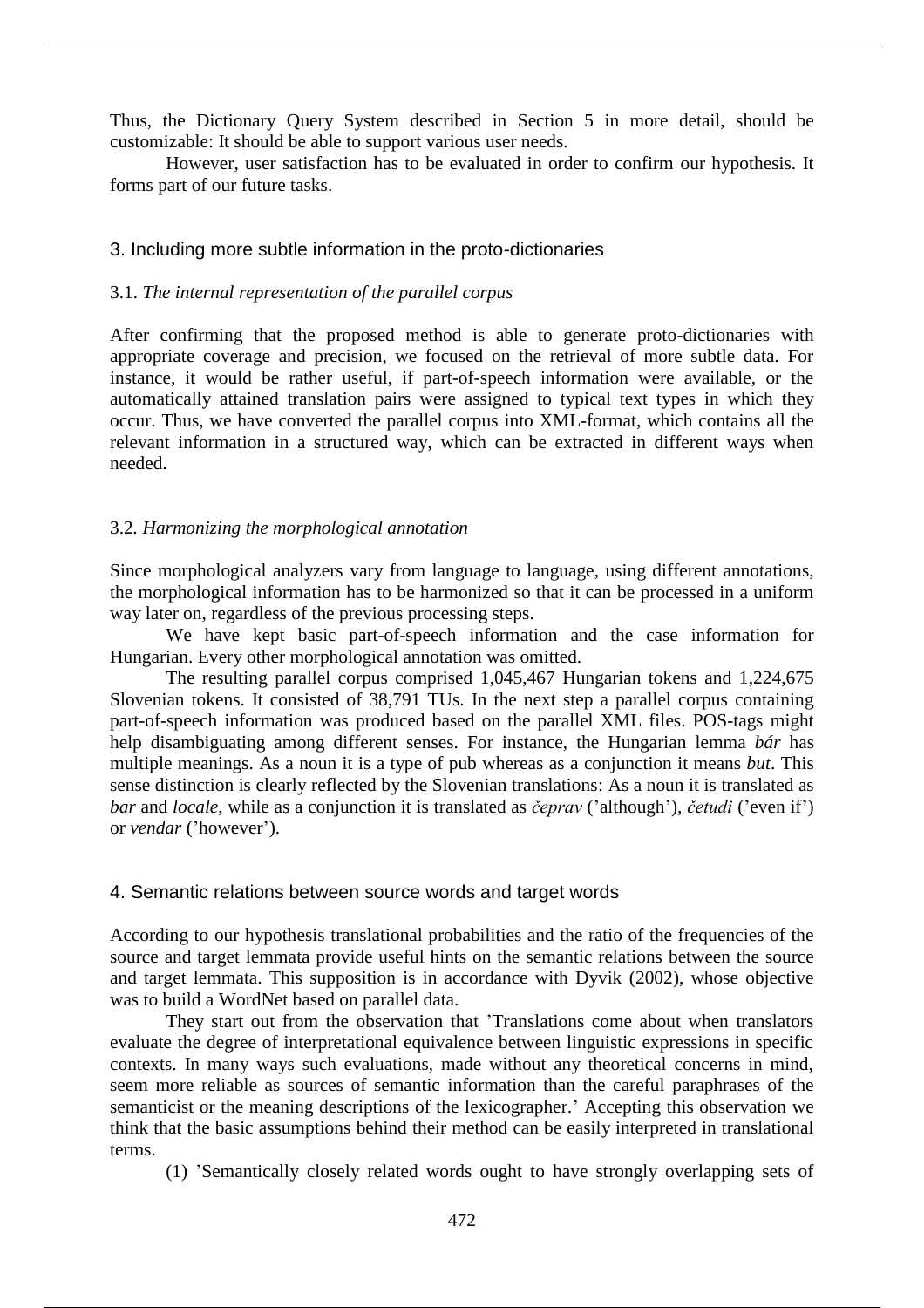translations.'

In translational terms semantically closely related words are translational synonyms. In our framework this can be formulated in two ways:

(a) Translational probability is high and the frequencies of the source and target lemmata are close. (b) The straight and reverse translational probabilities are both high.

As Atkins and Rundell (2008:467) states, 'The perfect translation – where an SL word exactly matches a TL word – is rare in general language, except for the names of objects in the real world (natural kind terms, artefacts, places, etc.)'. Manual evaluation of Slovenian and Hungarian translation pairs ( $p_{tr}=1$ , frequency ratio is less than 3) yielded the result that out of 136 translation pairs 104 were noun-to-noun translations. Besides the semantic categories mentioned above proper names, illnesses, professions could obviously detected, but surprisingly, a couple of abstract nouns were also included, such as *ihlet* ('inspiration') and *botrány* ('scandal'). However, because translational synonymy is rare, other semantic relations have to be considered, too.

(2) 'Words with wide meanings ought to have a higher number of translations than words with narrow meanings.'

From a translation point of view it is rather important to know whether the meaning of the translation is more general or more restricted than that of the source word. In the latter case the context has to be paid great attention when selecting the right translation. Provided example sentences facilitate this choice. Moreover, hints can be given based on the source and target frequencies and the translational probabilities. If the source word is more frequent than the target word and the translational probability is relatively high then the meaning of the source word is wider than the meaning of the target word. Conversely, the higher frequency of the target word along with a great value of translational probability implies that the target word has a wider meaning. For instance, the Lithuanian word *puikus* (freq = 1003) is assigned several Hungarian translations with various frequencies, such as *jó* ('good' or 'great'), *kiváló*  ('outstanding'), *pompás* ('gorgeous'), *kitűnő* ('excellent') etc. The frequency of the most likely translation *jó* (freq = 6871) implies that the target word's meaning is more general. Conversely, the lower frequencies (135, 187, 131, respectively) of the other translations imply that their meanings are more restricted.

(3) 'Furthermore, if a word *a* is a hyponym of a word *b* (such as *tasty* of *good*, for example), then the possible translations of *a* ought to be a subset of the possible translations of *b*.'

According to our hypothesis if the sum of the target lemma frequencies is close to the source lemma frequency and the sum of their translation probabilities is high then the target lemmata represent submeanings of the source word. The submeanings might be related or homonyms. In the previous case it might be said that the source lemma is the hyperonym of the target lemma. Unfortunately, at the present stage of research we cannot automatically tell apart the two cases from each other. For example, the Lithuanian lemma *kinas* is translated as *kínai* ('Chinese') and *mozi* ('cinema') at the same time. Another example is the Slovenian word *vrata* (freq = 542) the Hungarian translations of which are *ajtó* ('door', freq = 430), *kapu* ('gate', freq = 67), *bejárat* ('entrance', 39) the sum of their translation probability is 89%.

#### 5. The dictionary query system

As earlier has been mentioned, the proposed method has several benefits compared to more traditional approaches: (1) A parallel corpus of appropriate size guarantees that the most relevant translations be included in the dictionary. (2) Based on translational probabilities it is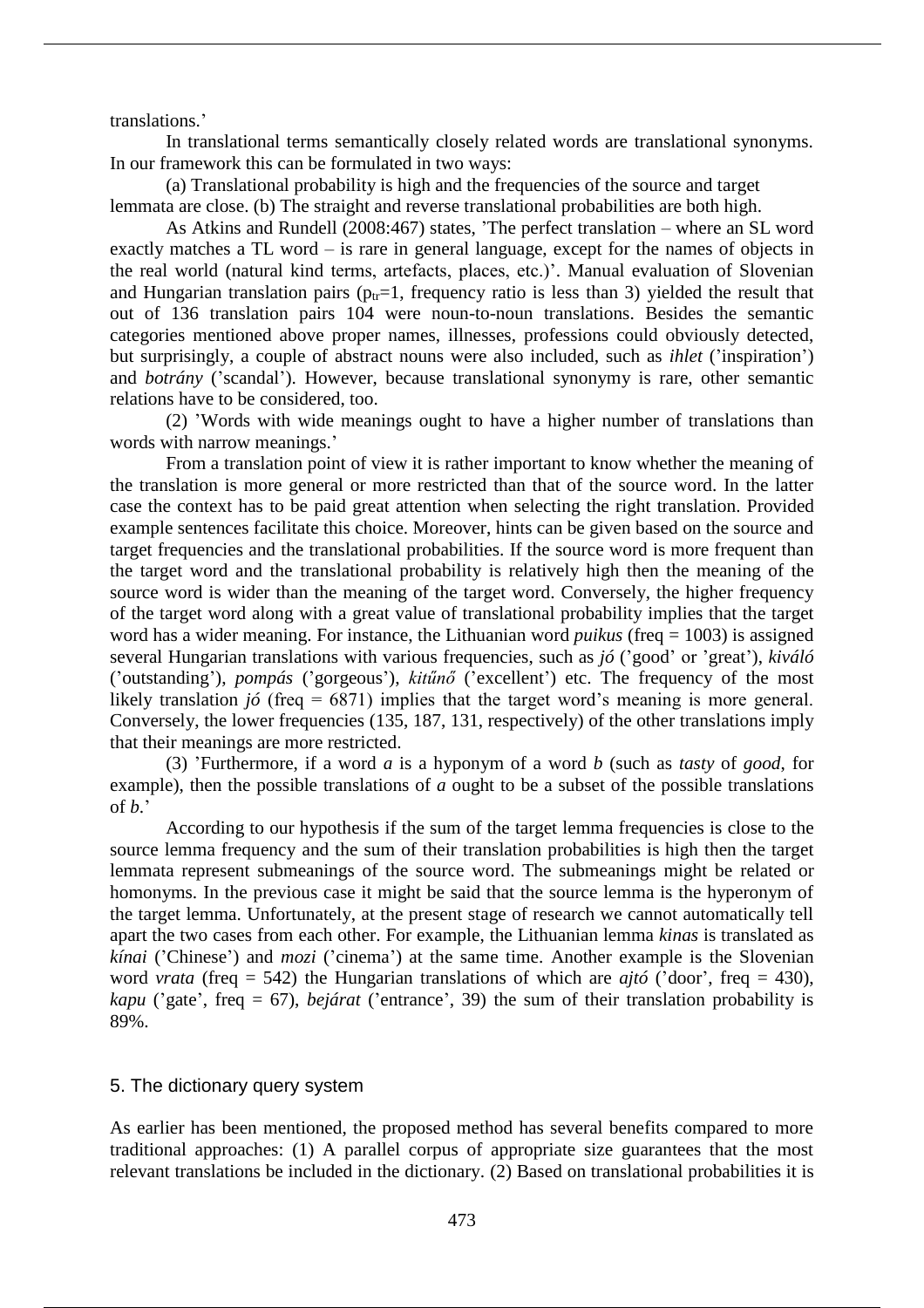possible to rank translation candidates ensuring that the most likely used translation variants go first within an entry. (3) All the relevant example sentences from the parallel corpora are easily accessible facilitating the selection of the most appropriate translations from possible translation candidates.

The Dictionary Query System presents some novel features to exploit the above advantages. On the one hand, users can select the best proto-dictionary for their purposes on the Cut Board Page. On the other hand, the innovative representation of the generated bilingual information helps to find the best translation for a specific user in the Dictionary Browser Window.

# *5.1. Customizable proto-dictionaries: the Cut Board Page*

The dictionary can be customized on the Cut Board Page. Two different charts are displayed here showing the distribution of all word pairs of the selected proto-dictionary.



**Figure 1.** The customized dictionary: the distribution of the Lithuanian-Hungarian translation candidates. Logarithmic frequency of the source words on the *x*-axis, translation probability on the *y*-axis.



**Figure 2.** The customized dictionary: the distribution of the candidates. Logarithmic frequency ratio of the source and target words on the x-axis, translation probability on the yaxis.

Figure 1 visualizes the distribution of the logarithmic frequency of the source words and the relevant translation probability for each word pair, selected by the given custom criteria.

Figure 2 visualizes the distribution of the logarithmic frequency ratio of the target and source words and the corresponding translation probability for each word pair, selected by the given custom criteria.

Proto-dictionaries are customizable by the following criteria: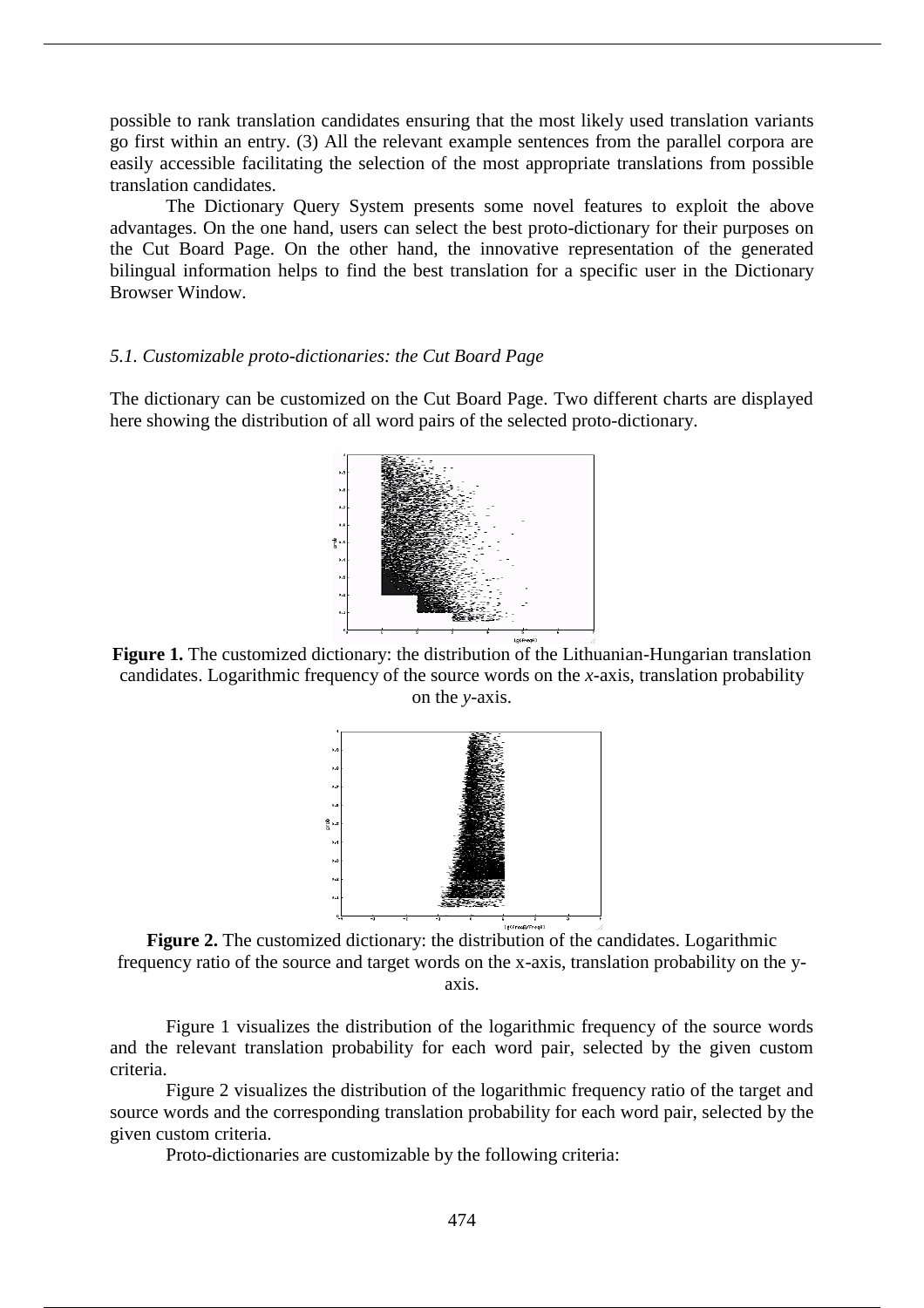(1) Maximum and minimum ratio of the relative frequencies of the source and target words (left and right boundary on Plot 2 (Figure 2).

(2) Overall minimum frequency of the source or the target words (left boundary on Plot 2 (Figure 2).

(3) Overall minimum translation probability (bottom boundary on both plots).

(4) Several more cut-off intervals can be defined in the space represented by Plot 1: Word pairs falling in rectangles given by their left, right and top boundaries are cut off.

After submitting the given parameters the charts are refreshed giving a feedback to the user and the parameters are stored for the session, i. e. the dictionary page shows only word pairs fitting the selected criteria.

#### 5.2. *Dictionary Browser*

As Figure 3 illustrates, the Dictionary Browser displays four different types of information.

| karieta<br>f=120<br>0.9                                                                                                                                                  | wtrans<br>hintó jármű <b>kocsi</b> konflis                                                                                                                                                                                        |
|--------------------------------------------------------------------------------------------------------------------------------------------------------------------------|-----------------------------------------------------------------------------------------------------------------------------------------------------------------------------------------------------------------------------------|
| 0.8<br>17.8% 917<br>0.7<br>kocsi<br>hintó<br>15.1%<br>32<br>0.5<br>ਨ.<br>0.5<br>konflis 11.2% 21<br>0.3<br>0.2<br>jármű 5.5% 108<br>0.1                                  |                                                                                                                                                                                                                                   |
|                                                                                                                                                                          | 1d(fredB/fredA)                                                                                                                                                                                                                   |
| It                                                                                                                                                                       | hu                                                                                                                                                                                                                                |
| Kai Mina kvietė keltis, nes karieta jau laukianti, o kelias esas<br>tolimas, jis kniaubėsi į pagalvę geisdamas, kad žmona dingtų iš<br>akių, todėl užsimerkė.            | Amikor Minna felszólította, hogy keljen fel, a kocsi már előállt,<br>és hosszú út vár rá, a párnájába csimpaszkodott és szemét<br>lehunyva megpróbálta eltüntetni a feleségét.                                                    |
| Tačiau netrukus Gausui teko žurnalą dėti į šalį, nes nusileido<br>saulė, pernelyg siūbavo karieta, o kiaušinius ryjanti moteris ėmė<br>stebeilyti pro peti.              | Am Gaussnak hamarosan le kellett tennie a folvóiratot, mert<br>lement a nap, a kocsi túlságosan imbolygott, a tojásfaló nő<br>pedig a válla fölött kukucskált .                                                                   |
| Kaip buvo sutarta, Holvordas važiavo vienas ir stebėjo priešais<br>riedančios karietos blyksinčius žibintus.                                                             | Amint megbeszélték, Basil egyedül ült kocsiba, és nézte az<br>előtte baktató kis fogat föllobbanó fénvét.                                                                                                                         |
| Dėl to man teko palikti viską, tepasiėmiau nedidelį, ryšulėlį,<br>kuri, beskubėdama ir būdama didžiai susijaudinusi, pamiršau<br>karietoje, atvežusioje mane i Vitkrosa. | Ezért minden holmimat ott kellett hagynom, csak egy egészen<br>kicsi csomagot hoztam magammal, azt meg a nagy sietségben,<br>és amilyen feldúlt lelkiállapotban voltam, bent felejtettem a<br>kocsiban, amely Whitcrossba hozott. |
| pyktis iškreipė jo veidą, stengėsi spoksoti pro karietos langą.                                                                                                          | Kol skaitė, Eugenas nenorėdamas rodyti esąs isižeidęs ir to, kaip Amig olvasott, Eugen feszülten bamult ki a kocsi ablakan, hogy<br>elrejtse megbántottságtól és dühtől eltorzult arcát.                                          |

**Figure 3.** The Dictionary Browser.

(1) List of the translation candidates ranked by their translation probabilities. This guarantees that most often used translations come first in the list (from top to bottom). Absolute corpus frequencies are also displayed.

(2) A plot displaying the distribution of the possible translations of the source word according to translation probability and the ratio of corpus frequency between the source word and the corresponding translation candidate.

(3) Word cloud reflecting semantic relations between source and target lemmata. Words in the word cloud vary in two ways.

First, their *size* depends on their translation probabilities: the higher the probability of the target word, the bigger the font size is.

Secondly, *colours* are assigned to target words according to their frequency ratios relative to the source word: less frequent target words are cool-coloured (dark blue and light blue) while more frequent target words are warm-coloured (red, orange). Target words with a frequency close to that of the source word get gray colour.

(4) Provided example sentences with the source and target words highlighted, displayed by clicking one of the translation candidates.

Semantic relations are represented by colours. For instance, the Lithuanian lemma *karieta* has four Hungarian equivalents: *kocsi* (word with general meaning, e.g. 'car', 'railway wagon', 'horse-drown vehicle'), *hintó* ('carriage'), *konflis* ('a horse-drawn vehicle for public hire'), *jármű* ('vehicle'). The various colours of the candidates indicate different semantic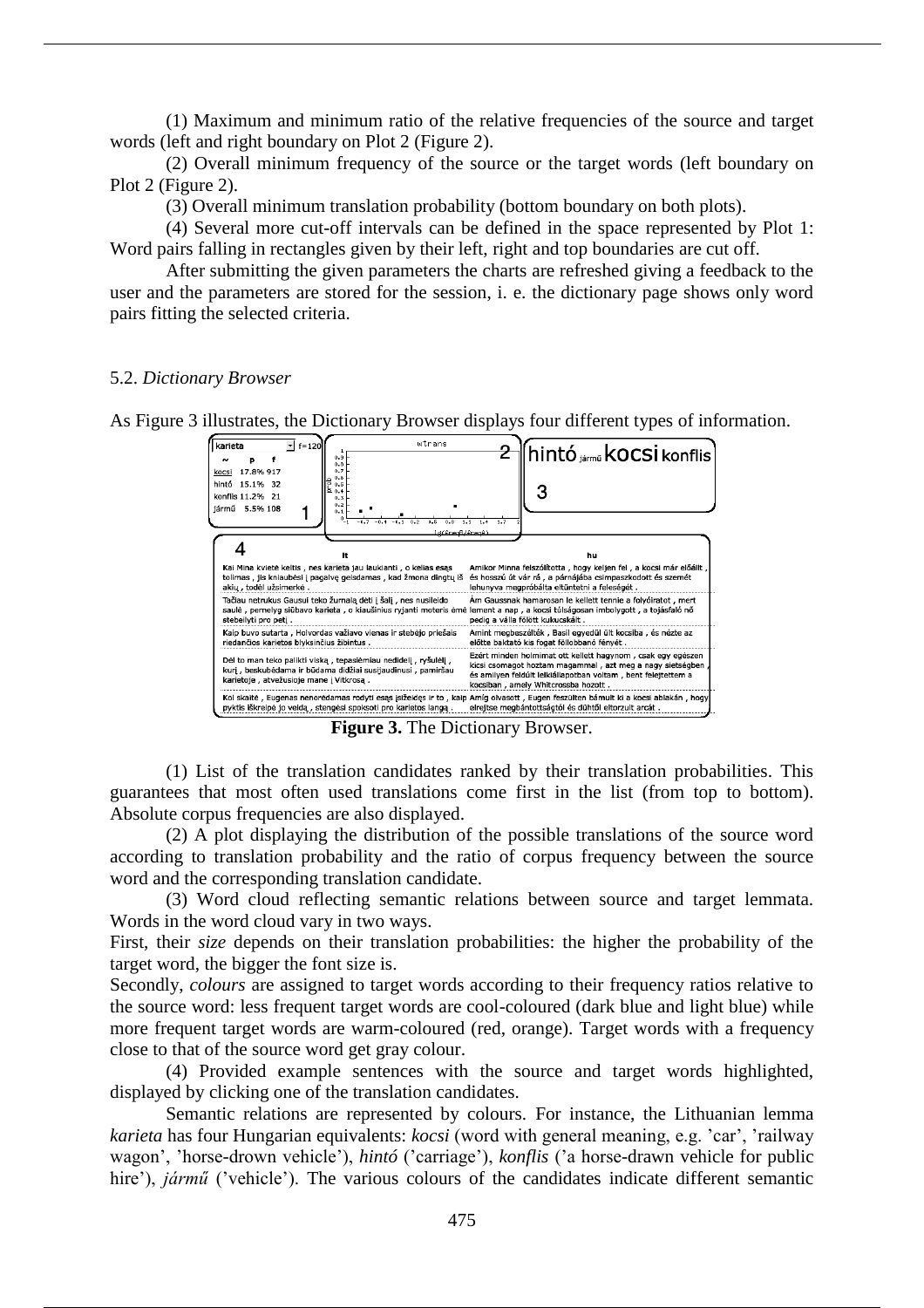relations: the red colour of *kocsi* marks that the meaning of the target word is more general than that of the source word. Conversely, the dark blue colour of *konflis* shows that the meaning of the target word is more special. However, this hypothesis should be tested in the future, which makes part of our future work.

## 6. Conclusions and future work

Previous experiments have proven that corpus-driven bilingual resources generated fully by automatic means are apt to facilitate lexicographic work when compiling bilingual dictionaries. We think that the proto-dictionaries generated by this technique with various settings match well different user needs, and consequently, besides lexicographers, they might also be useful for end users. A possible future work is to further evaluate the dictionaries in real world use cases.

Some new assumptions can be formulated which connect the statistical properties of the translation pairs, for example, their frequency ratios and the cross-language semantic relations between them. Based on the generated dictionaries such hypotheses may be further examined in the future.

In order to demonstrate the generated proto-dictionaries, we have designed and implemented an online dictionary query system, which exploits the advantages of the datadriven nature of the applied technique. It provides different visualizations of the possible translations. By presetting different selection criteria the contents of the dictionaries are customizable to suit various usage scenarios.

The dictionaries are publicly available at: http://efnilex.efnil.org.

#### **Note**

<sup>1</sup> The work presented here is part of the pilot project EFNILEX financed by EFNIL. Our thanks go to Judit Kuti and Piroska Lendvai, Justina Lukaseviciute and Beatrix Tölgyesi for their contribution to the manual evaluation.

#### References

- **Atkins, B. T. and M. Rundell 2008.** *The Oxford Guide to Practical Lexicography*. Oxford: Oxford University Press.
- **Bertels, A., C. Fairon, J.Tiedemann and S. Verlinde 2009.** 'Corpus parallèles et corpus ciblés au secours du dictionnaire de traduction.' *Cahiers de lexicologie*, 94:199–219.
- **Dyvik, H. 2002.** 'Translations as Semantic Mirrors: From Parallel Corpus to Wordnet 1.' In *Section for Linguistic Studies Scientific Papers*, University of Bergen.
- **Erjavec, T., C. Ignat, B.Pouliquen and R. Steinberger 2005.** 'Massive Multi-Lingual Corpus Compilation: Acquis Communautaire and Totale.' In Z. Vetulani (ed.), *Human language technologies as a challenge for computer science and linguistics:*  2nd Language & Technology Conference, April, 21-23, 2005, Poznań, Poland: *proceedings.* Poznań: Wydawnictwo Poznańskie, 32–36.
- **Héja, E. 2010.** 'The Role of Parallel Corpora in Bilingual Lexicography.' In N. Calzolari, K. Choukri et al. (eds.), *Proceedings of the Seventh International Conference on Language Resources and Evaluation (LREC'10), Valletta, Malta, May. ELRA, 2798–* 2805.
- **Macken, L., J. Trushkina, H. Paulussen, L. Rura, P. Desmet and W. Vandeweghe 2007.** 'Dutch Parallel Corpus: A Multilingual Annotated Corpus.' In *On-line Proceedings of*